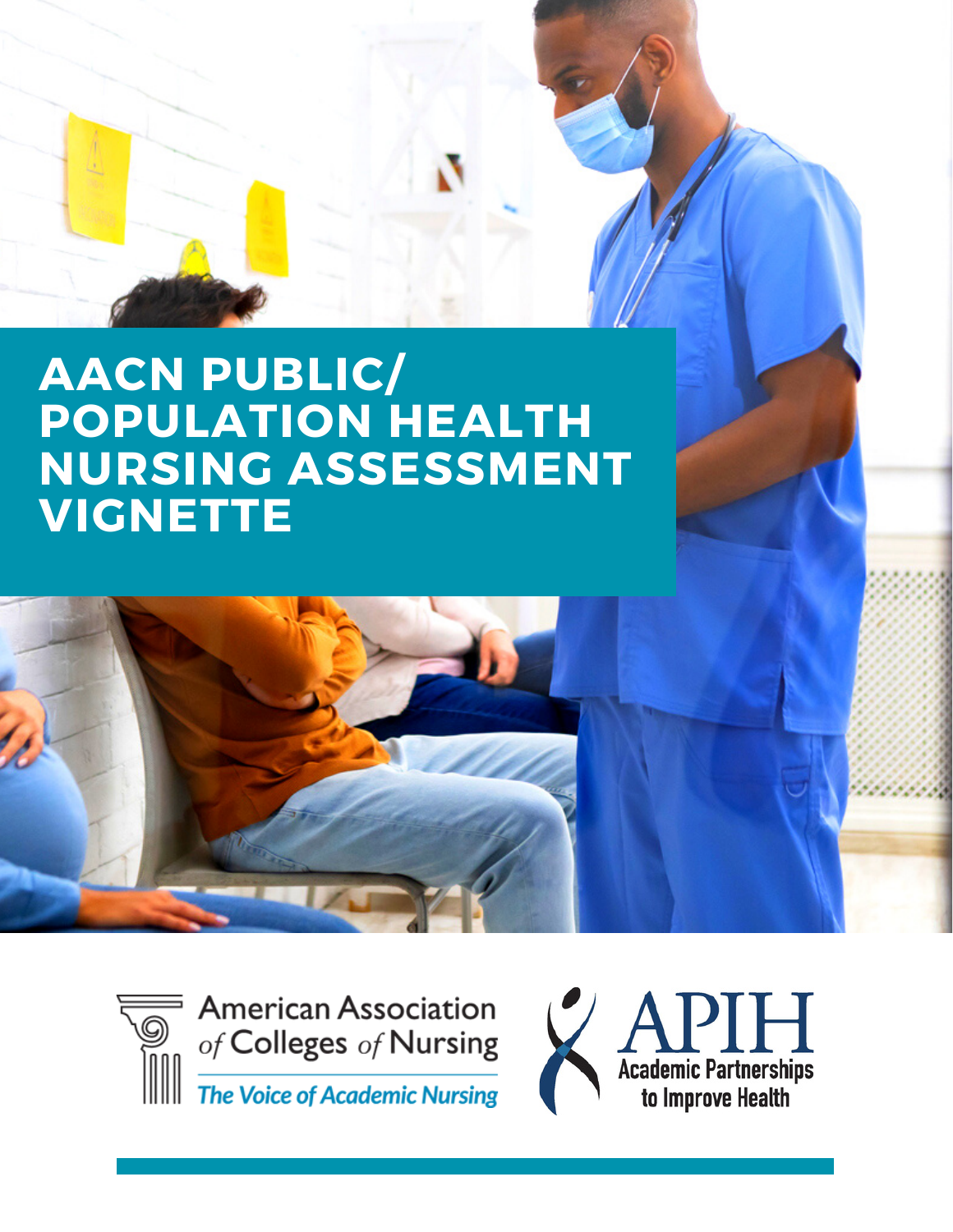*This publication wassupported by Cooperative Agreement Number, 5 NU36OE000009, funded by the Centersfor Disease Control and Prevention Academic Partnershipsto Improve Health initiative through the American Association of Colleges of Nursing. Its contents are solely the responsibility of the authors and do not necessarily represent the official views of the Centersfor Disease Control and Prevention and the Department of Health and Human Services.*

# **FACULTY INSTRUCTIONS**

This vignette is the first of an intended series of vignettes for measuring competencies in population health. The vignette serves two purposes: as one element for measuring student competencies in population health; and as an exemplar of competency measurement. The vignette can be used as part of a course in population or public health or as part of an end of program course, to determine student ability to synthesize population health concepts with other skills in patient care across the care continuum. The vignette can be used as a measure of individual competencies, or as a group discussion tool. This vignette was piloted and found to be a valid and reliable measure of the relevant competencies, which are listed at the end of the vignette, along with the answers. Faculty can use this as a template for development of additional vignettes to measure competencies as outlined by the AACN Essentials in the Population Health Domain.

# **BACKGROUND AND OVERVIEW**

Over time, nursing has been moving towards competency based education across the entire nursing curriculum. Competencies confirm how specialized nursing practice is implemented and are complementary to nursing standards. A competency is defined as an observable ability of a health professional, integrating multiple components such as knowledge, skills, values, and attitudes (Frank, Snell, Cate, et al., 2010). Because competencies are observable, they can be measured to ensure that students have acquired them during their education. Today's community/public health nursing (C/PHN) competencies can be traced back to the early PHN objectives of the 1930s (Abrams, 2008, 2004; QC, 2011, 1997). More recently C/PHN competencies have been connected to broader, interdisciplinary public health competencies through the Council on Linkages Between Academia and Public Health Practice (CoL). The Council of Public Health Nursing Organizations (formerly known as the Quad Council) has modified CoL competencies in Public Health to reflect nursing roles (Quad Council, 2018). One limitation to these competencies is they are challenging to measure and most nursing education programs design their public health curricula around broad concepts with little common measurement of expected student outcomes. To address this, the Advisory Group for the AACN CDC Collaborative Agreement on Public/Population Health in Nursing designed a pilot project to test a vignette/case study approach to measuring PHN competencies. This preliminary work is an important start to ensure that all nurses educated at the BSN level and above can demonstrate core competencies in public health nursing. The vignette is presented below for use by nursing educators. Further efforts are needed to measure student outcomes in core PHN competencies.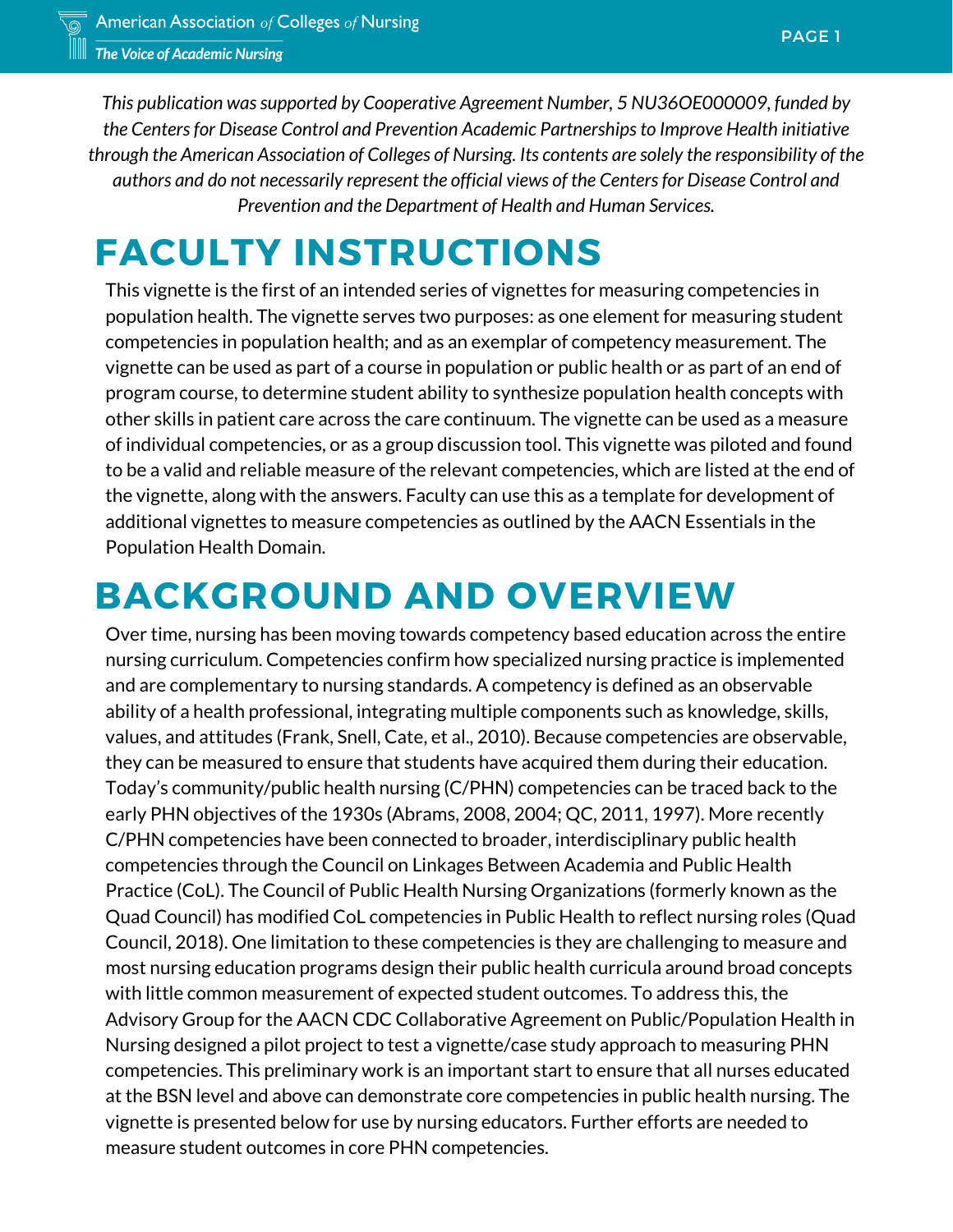# **AACN PUBLIC/POPULATION HEALTH NURSING ASSESSMENT - VIGNETTE**

You are a nurse at a local hospital in an urban area. In the past month, you have discharged the following ten clients between the ages of 23-35 who were hospitalized with short-term complications of uncontrolled type 2 diabetes mellitus:

- 3 Latino males
- 2 African American females
- 1 American Indian female
- 2 Filipino males
- 1 Caucasian male
- 1 Caucasian female

This has you concerned. You review your discharge planning for this population of young adults.

1. Which three of these risk factors for uncontrolled type 2 diabetes mellitus are MOST important to consider when planning care for clients at discharge? Select three.

a.Family history b. High blood pressure c.History of asthma d. Pregnancy e.Sedentary lifestyle Obesity f.

The standardized discharge care plans for adults with uncontrolled diabetes have not been updated in five years. During discharge discussions, your clients have shared concerns that are not addressed in these plans, including challenges to managing their diabetes after they return home.

2. What would you need to know about this population with uncontrolled type 2 diabetes to help them plan for their care after discharge? Select all that apply.

- Educational level a.
- b. Current living arrangements
- c.Parents' health status
- d.Occupation
- e. Preferred language
- Number of children f.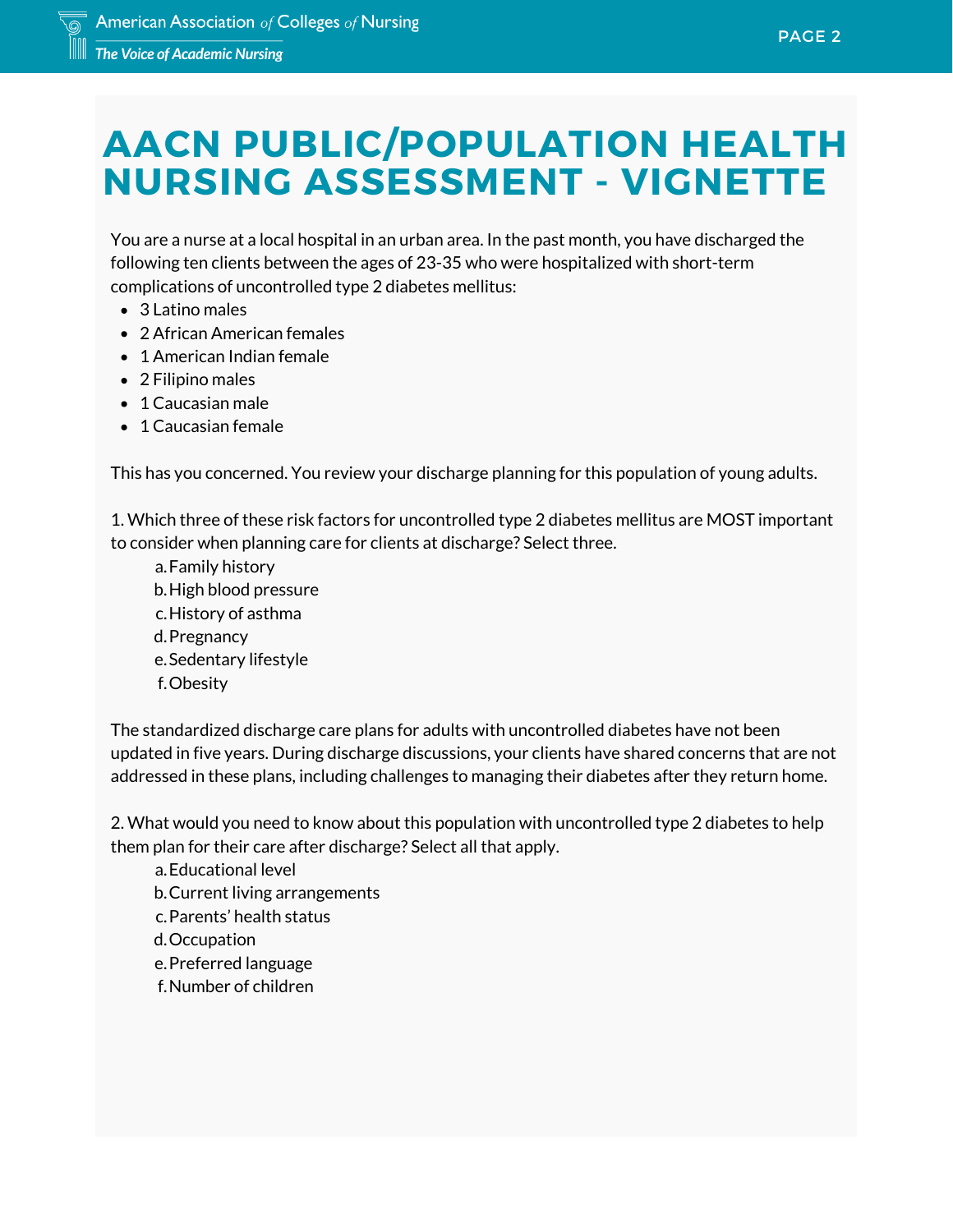As you look at the discharge plans, you recognize that the focus is on access to medication and having follow-up appointments.

hich of the followin 3. In addition to medications and follow-up appointments, which of the following would be MOST important to address in the discharge plans?

a. Blood glucose monitoring b. High-fiber diet c.Family history d.Foot care

**38%** You are interested in how the hospital addresses the social determinants of health.

*finance growth* 4. Who is the BEST person to contact to find out about the hospital's involvement in community care for people with diabetes?

Chief Executive Officer a.

- b. Chief Medical Officer
- Client Advocate c.
- d. Director of Social Work

The Quality Improvement Director meets with you and the Director of Social Work to discuss your concern about community risk factors for diabetes. You present the hospital data showing the increasing trend in clients admitted with a primary diagnosis of diabetes over the past year. You talk about what these data mean for the hospital and for its community.

5. Where would be the BEST place to get valid and reliable data to determine if diabetes has increased in the community over the past five years?

a. Hospital diabetes registry

- b. Local health department
- Local medical association c.
- d. Local nursing association

6. Which data would be MOST important to determine if diabetes is an increasing health problem in your community?

Diabetes incidence rates for the community a.

b. Diabetes prevalence rates for the community

c. Obesity rates for adults with diabetes in the community

d. Obesity rates for children with diabetes in the community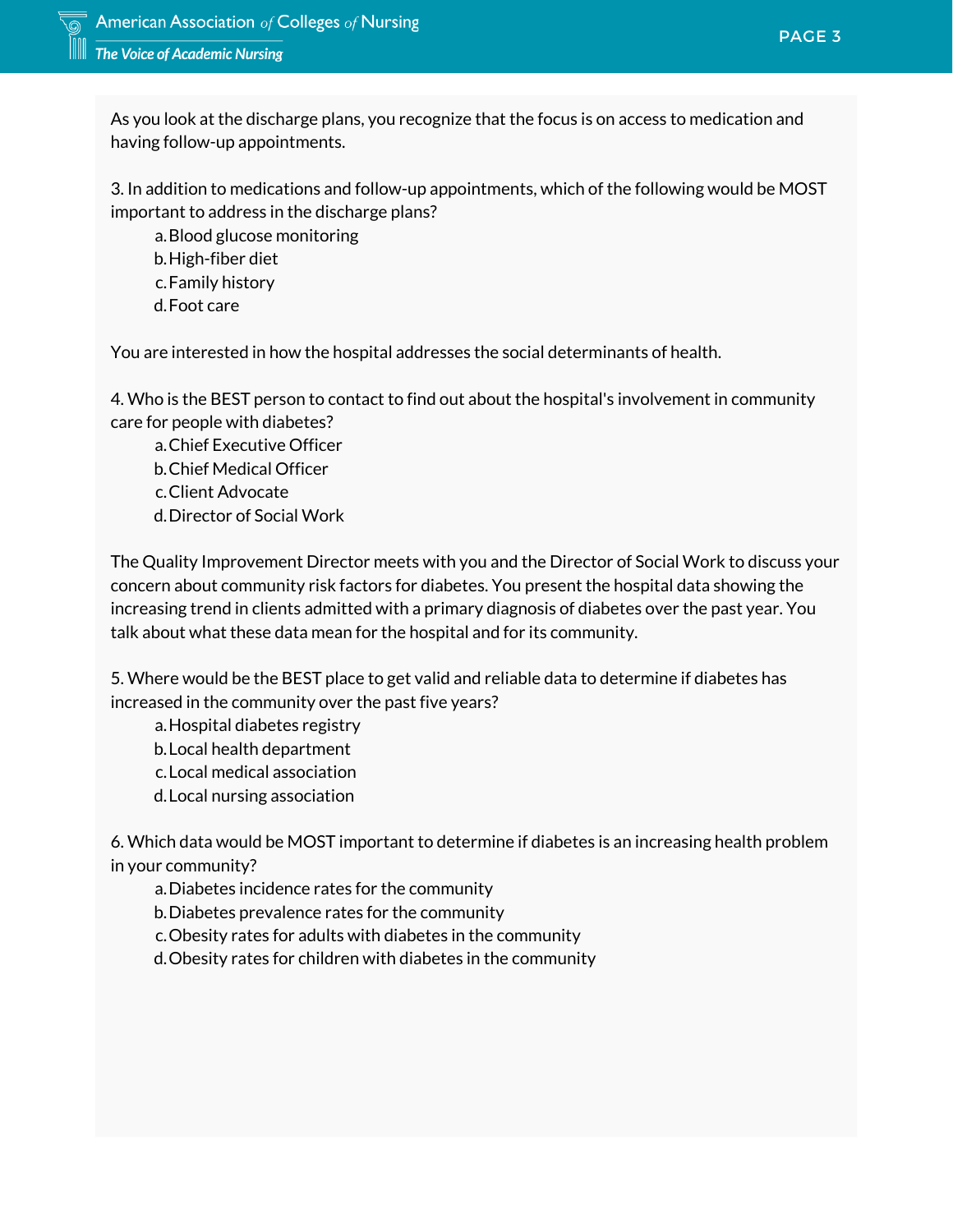7. To be able to better understand factors influencing the occurrence of diabetes mellitus type 2 in your area, which of the following data would be MOST helpful?

- onal level, and sock<br>thnicity, gender, and<br>... State level diabetes prevalence rates by age, educational level, and socioeconomic status a. Local community diabetes incidence rates by race/ethnicity, gender, and socioeconomic b. status
- *stock maturity* National date on diabetes incidence rates by gender, age, and socioeconomic status c.
- Community hospital diabetes registry data by name, age, gender, and race/ethnicity d.

You discover that diabetes prevalence in 18-35-year-olds in your community is higher than the state prevalence rate for the same age group.

After reviewing your discharged clients' records, you also notice that eight of the ten live in the<br>same zin code same zip code.

8. Which risk factor for poorly controlled diabetes is better addressed at the community level than at the individual level?

- Lack of recreational space for physical activity a.
- b. Generational family history
- Lack of community knowledge of health diets c.
- Gestational diabetes d.

The Director of Social Work introduces you to the county Public Health Nurse (PHN) to talk about your findings. The PHN tells you that many people in the zip code you identified report not feeling safe to walk/exercise in the area. The neighborhood is very dense, with apartment buildings, many busy streets and malls.

The county has been working on trying to create safe spaces for exercise for county residents. The PHN asks if you would like to go to the next Board of Health meeting and present your concerns.

9. Which is the MOST significant evidence you could present to the Board of Health to help with their deliberations?

County and state data on diabetes prevalence a.

- Hospital data on diabetes prevalence in clients from the zip code b.
- Clients' stories about managing diabetes in this community c.

An explanation of the consequences of uncontrolled diabetes d.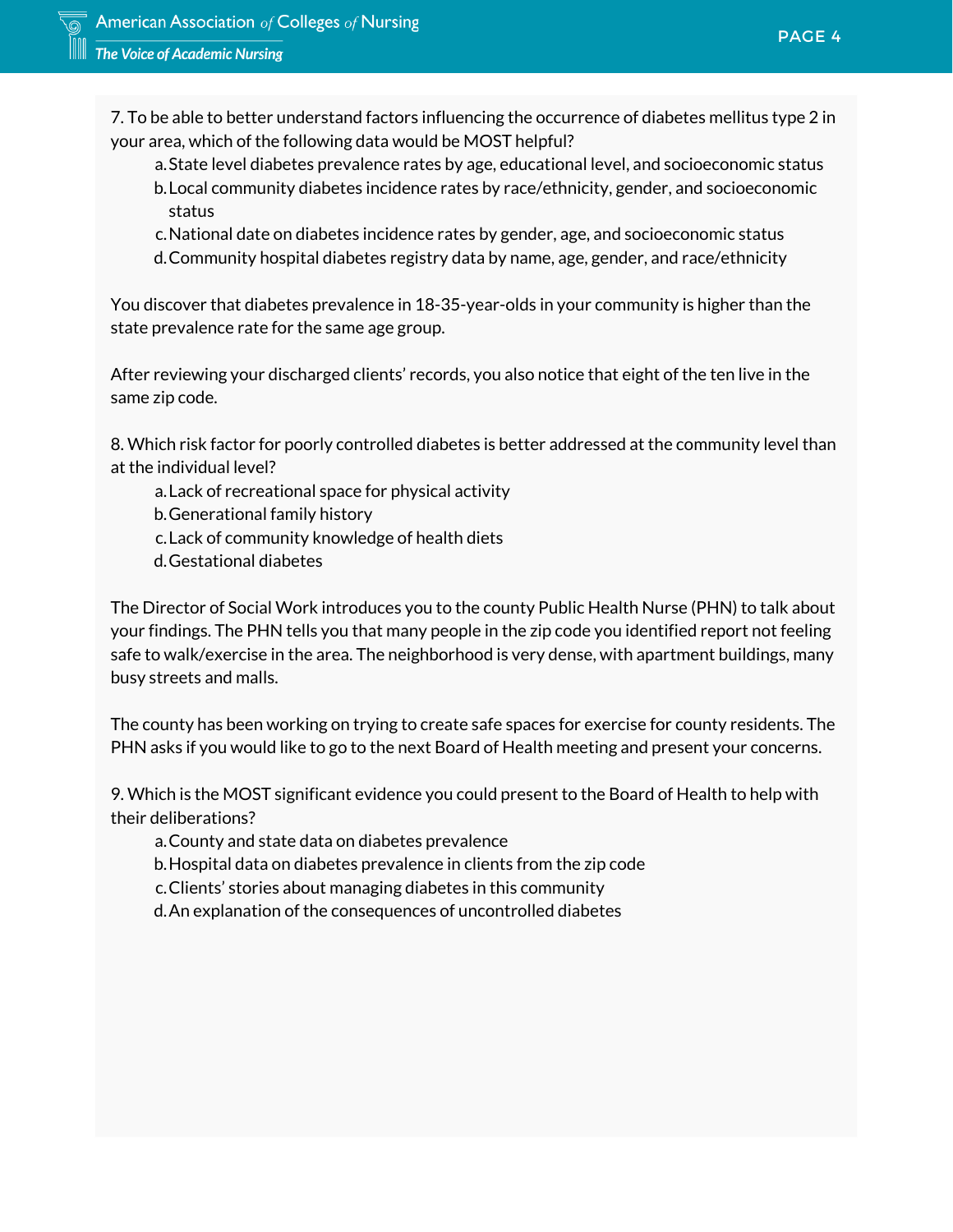After the meeting, the Board of Health decides to work on developing a walking path at the local high school that is accessible to the public.

n <mark>planning the walk</mark> 10. Which of the following individuals needs to be involved in planning the walking path? Select all that apply.

a.School District Superintendent b. Public Health Nurse c. Primary Healthcare Providers Physical Education Teacher d. Local residents e. f.High School Principal

*finance growth* One year later, the PHN reports to the RN that the walking path has been established.

11. What is the MOST important action the RN can take in the hospital to use this information to help clients?

Announce the new walking path at the next unit meeting a.

b. Report the new resource to the Social Work department

c. Put up posters in the hospital about the new walking path

Revise discharge planning documents to include local physical-activity resources d.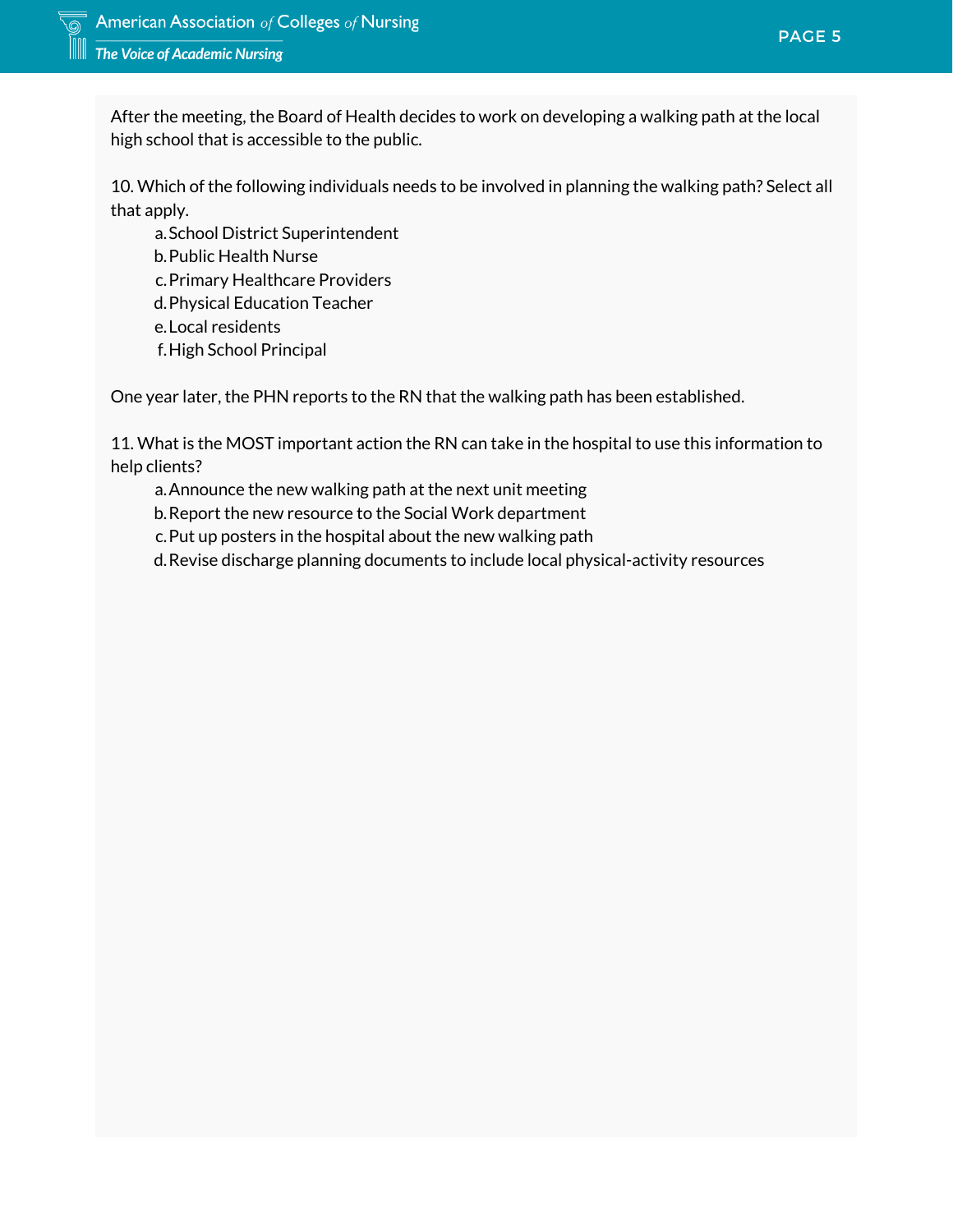# **ANSWER KEY**

You are a nurse at a local hospital in an urban area. In the past month, you have discharg<br>following ten clients between the ages of 23-35 who were hospitalized with short-term You are a nurse at a local hospital in an urban area. In the past month, you have discharged the complications of uncontrolled type 2 diabetes mellitus:

- 3 Latino males
- 2 African American females
- 1 American Indian female
- 2 Filipino males
- 1 Caucasian male
- 1 Caucasian female

This has you concerned. You review your discharge planning for this population of young adults.

1. Which three of these risk factors for uncontrolled type 2 diabetes mellitus are MOST important to consider when planning care for clients at discharge? Select three.

Family history a. b. High blood pressure c.History of asthma d. Pregnancy e.Sedentary lifestyle Obesity f.

## **Answers: b, e, f**

Quad Council Competency

Domain 4 – Cultural Competency Skills

Competency 1 - Utilize the social and ecological determinants of health to work effectively with diverse individuals, families, and groups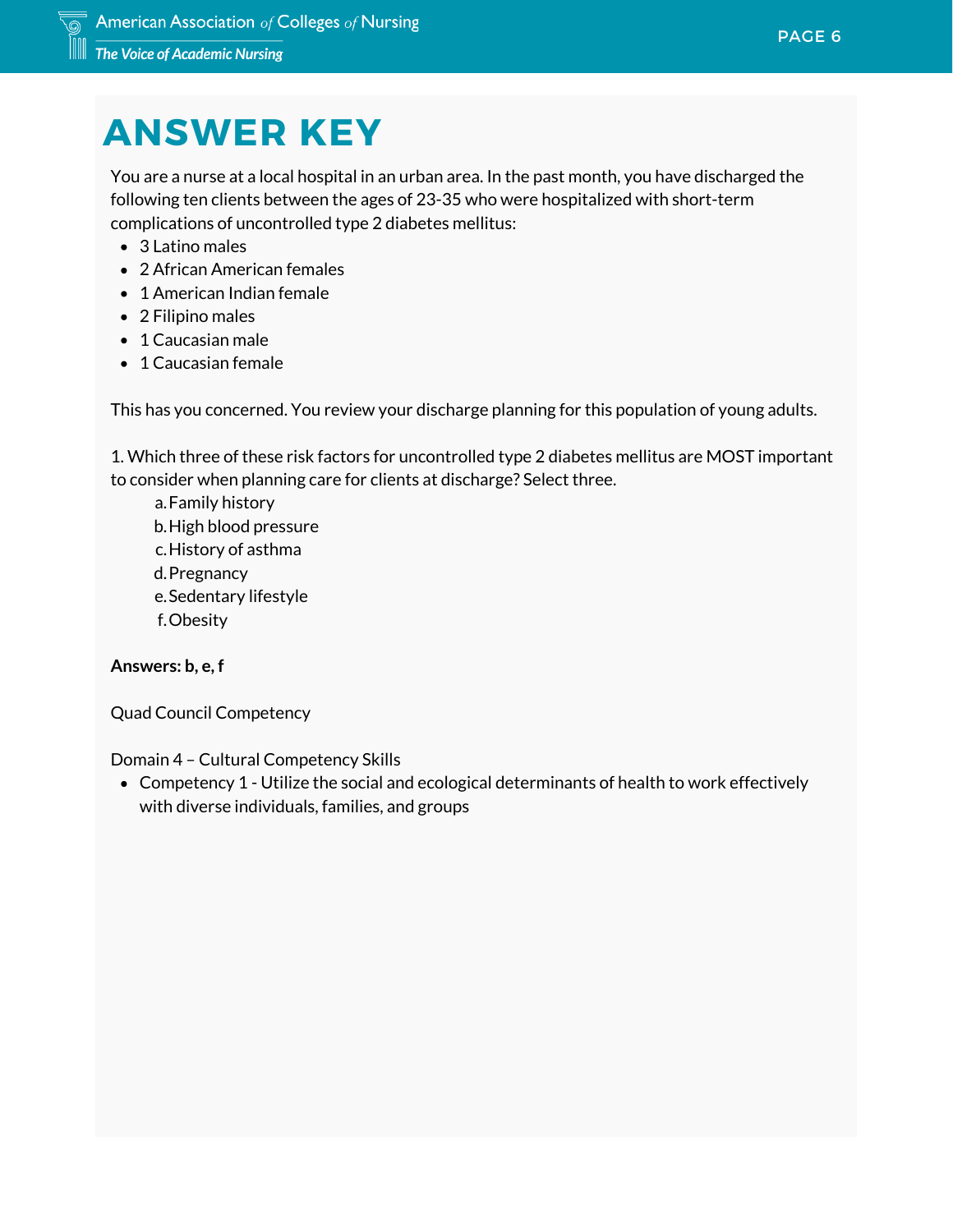addressed in these plans, including challenges to managing their diabetes after they return home.<br>2. What would you peed to know about this population with uncontrolled type 2 diabetes to belp. The standardized discharge care plans for adults with uncontrolled diabetes have not been updated in five years. During discharge discussions, your clients have shared concerns that are not

*stock maturity* 2. What would you need to know about this population with uncontrolled type 2 diabetes to help them plan for their care after discharge? Select all that apply.

a.Educational level b. Current living arrangements c. Parents' health status d.Occupation e. Preferred language Number of children f.

### **Answers: a, b, d, e**

Quad Council Competencies

Domain 2 – Policy Development & Program Planning Skills

Competency 1 - Identify policy issues relevant to the health of individuals, families, and groups. Describe the structure of the public health system and its impact on individuals, families, and groups within a population

Domain 4 – Cultural Competency Skills

Competency 1 - Utilize the social and ecological determinants of health to work effectively with diverse individuals, families, and groups

Domain 5 – Community Dimensions of Practice Skills

Competency 1 - Utilize an ecological perspective in health assessment, planning, and interventions with individuals, families and groups

As you look at the discharge plans, you recognize that the focus is on access to medication and having follow-up appointments.

3. In addition to medications and follow-up appointments, which of the following would be MOST important to address in the discharge plans?

a. Blood glucose monitoring b. High-fiber diet c. Family history Foot care d.

**Answer: a**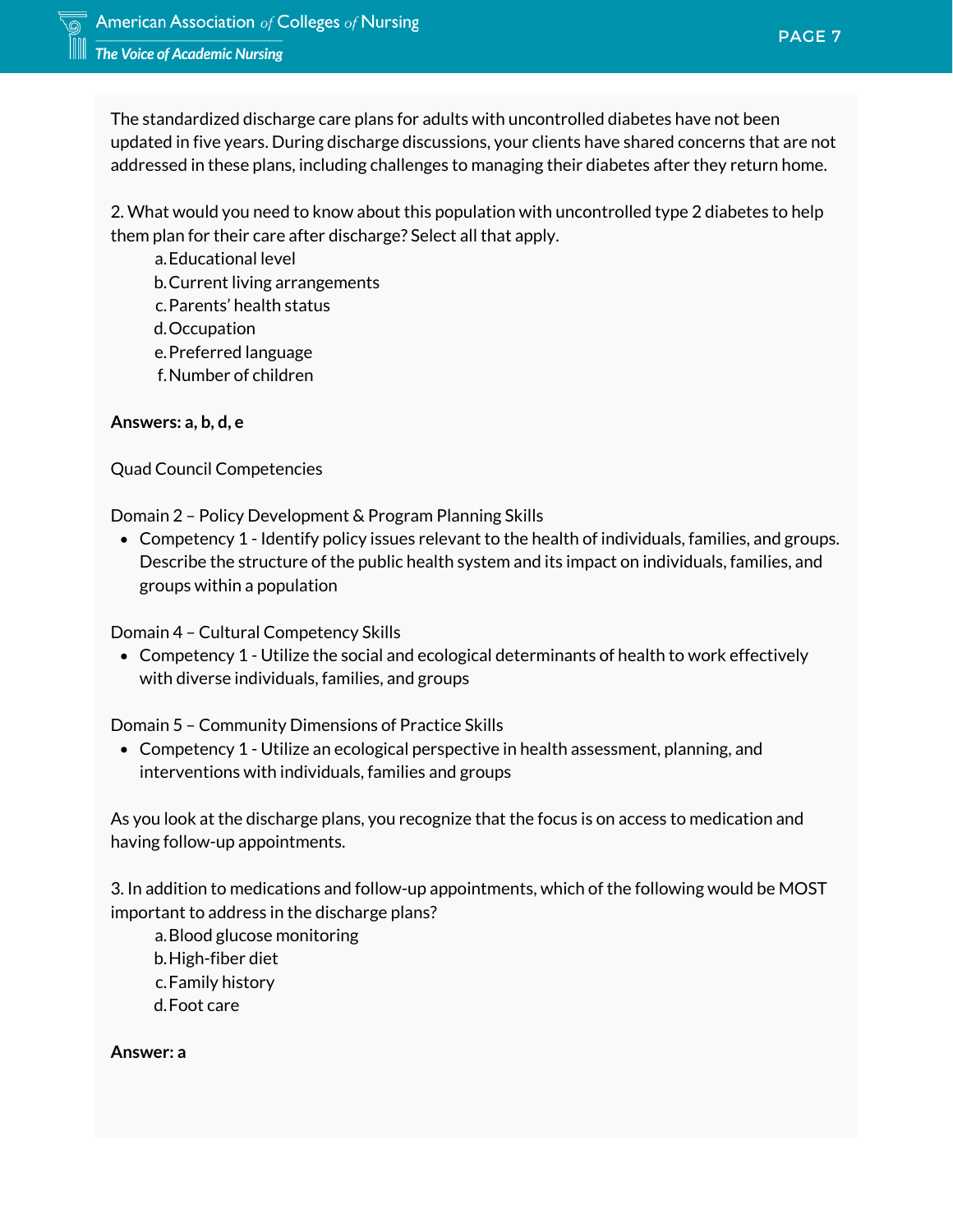Quad Council Competencies

Domain 4 – Cultural Competency Skills

nants of health <mark>to</mark> w Competency 1 - Utilize the social and ecological determinants of health to work effectively with diverse individuals, families, and groups

Domain 5 – Community Dimensions of Practice Skills

Competency 1 - Utilize an ecological perspective in health assessment, planning, and interventions with individuals, families and groups

**38%** You are interested in how the hospital addresses the social determinants of health.

*finance growth* 4. Who is the BEST person to contact to find out about the hospital's involvement in community care for people with diabetes?

Chief Executive Officer a. b. Chief Medical Officer Client Advocate c.

d. Director of Social Work

## **Answer: d**

Quad Council Competencies

Domain 2 – Policy Development & Program Planning Skills

Competency 1 - Identify policy issues relevant to the health of individuals, families, and groups. Describe the structure of the public health system and its impact on individuals, families, and groups within a population

Domain 5 – Community Dimensions of Practice Skills

- Competency 1 Utilize an ecological perspective in health assessment, planning, and interventions with individuals, families and groups
- Competency 6 Participate effectively in activities that facilitate community involvement in creating a healthy environment for individuals, families, and groups

The Quality Improvement Director meets with you and the Director of Social Work to discuss your concern about community risk factors for diabetes. You present the hospital data showing the increasing trend in clients admitted with a primary diagnosis of diabetes over the past year. You talk about what these data mean for the hospital and for its community.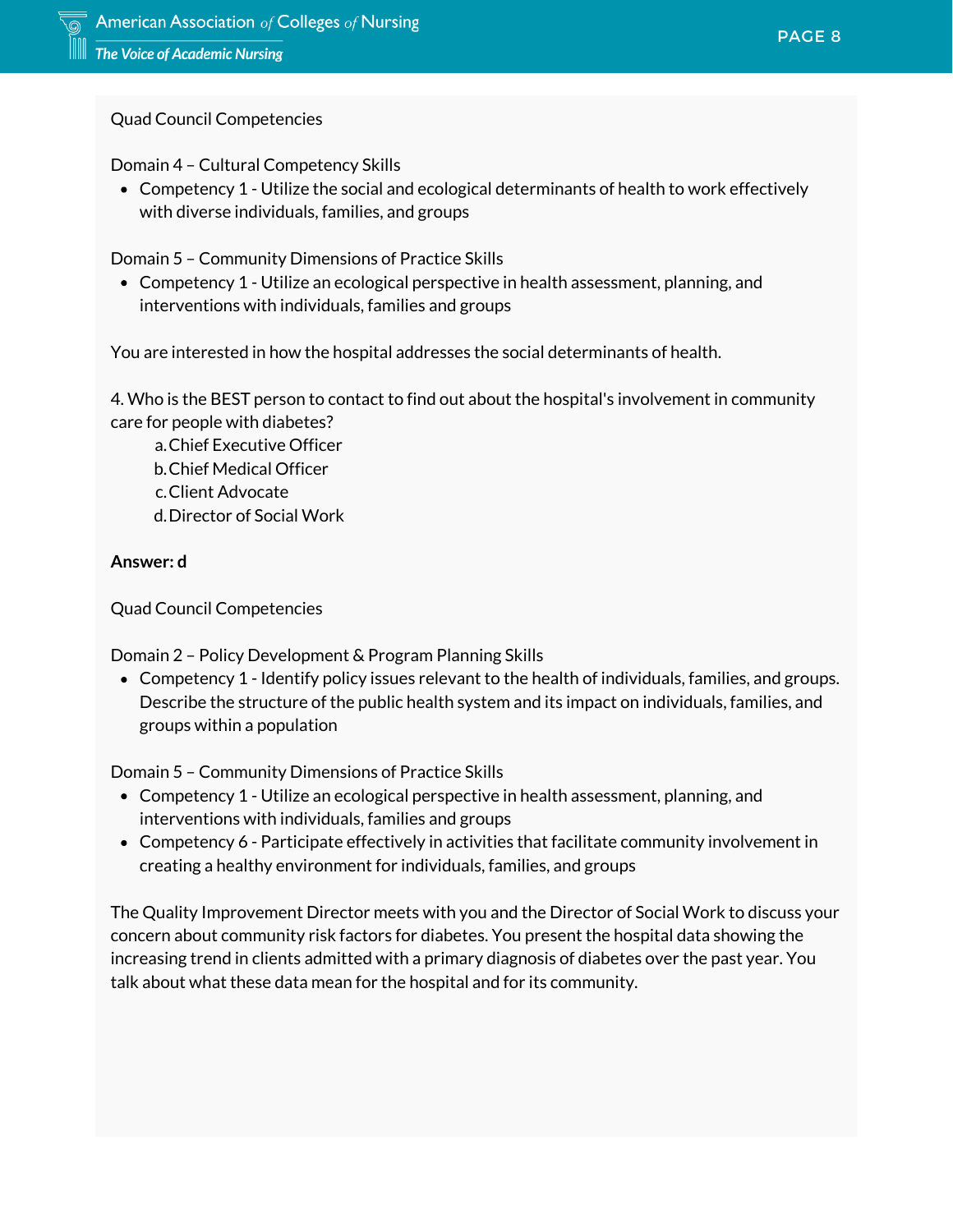5. Where would be the BEST place to get valid and reliable data to determine if diabetes has increased in the community over the past five years?

- a.Hospital diabetes registry
- Local health department b.
- Local medical association c.
- d. Local nursing association

### **Answer: b**

Quad Council Competencies

Domain 1 – Analytic & Assessment Skills

*finance growth* Competency 2 - Use epidemiological data and the ecological perspective to identify health risks for a population

Domain 2 – Policy Development & Program Planning Skills

Competency 1 - Identify policy issues relevant to the health of individuals, families, and groups. Describe the structure of the public health system and its impact on individuals, families, and groups within a population

6. Which data would be MOST important to determine if diabetes is an increasing health problem in your community?

- Diabetes incidence rates for the community a.
- Diabetes prevalence rates for the community b.
- Obesity rates for adults with diabetes in the community c.
- d. Obesity rates for children with diabetes in the community

#### **Answer: a**

Quad Council Competencies

Domain 1 – Analytic & Assessment Skills

Competency 2 - Use epidemiological data and the ecological perspective to identify health risks for a population

Domain 2 – Policy Development & Program Planning Skills

Competency 1 - Identify policy issues relevant to the health of individuals, families, and groups. Describe the structure of the public health system and its impact on individuals, families, and groups within a population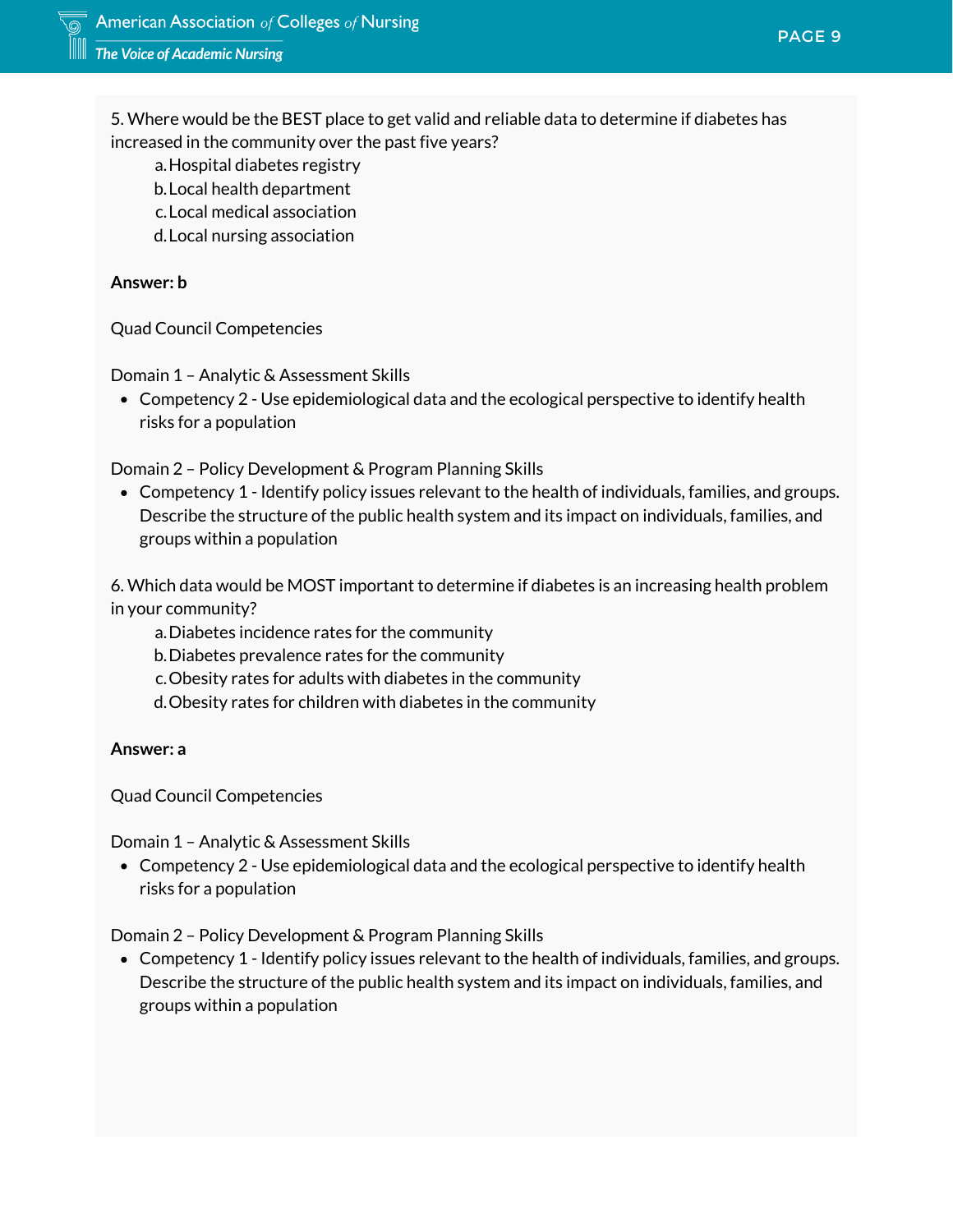7. To be able to better understand factors influencing the occurrence of diabetes mellitus type 2 in your area, which of the following data would be MOST helpful?

- onal level, and soci<br>thnicity, gender, and<br>. State level diabetes prevalence rates by age, educational level, and socioeconomic status a. Local community diabetes incidence rates by race/ethnicity, gender, and socioeconomic b. status
- c.National date on diabetes incidence rates by gender, age, and socioeconomic status
- Community hospital diabetes registry data by name, age, gender, and race/ethnicity d.

### **Answer: b**

Quad Council Competencies

Domain 1 – Analytic & Assessment Skills

Competency 2 - Use epidemiological data and the ecological perspective to identify health risks for a population

Domain 2 – Policy Development & Program Planning Skills

Competency 1 - Identify policy issues relevant to the health of individuals, families, and groups. Describe the structure of the public health system and its impact on individuals, families, and groups within a population

You discover that diabetes prevalence in 18-35-year-olds in your community is higher than the state prevalence rate for the same age group.

After reviewing your discharged clients' records, you also notice that eight of the ten live in the same zip code.

8. Which risk factor for poorly controlled diabetes is better addressed at the community level than at the individual level?

Lack of recreational space for physical activity a.

b. Generational family history

Lack of community knowledge of health diets c.

Gestational diabetes d.

### **Answer: a**

Quad Council Competencies

Domain 1 – Analytic & Assessment Skills

Competency 2 - Use epidemiological data and the ecological perspective to identify health risks for a population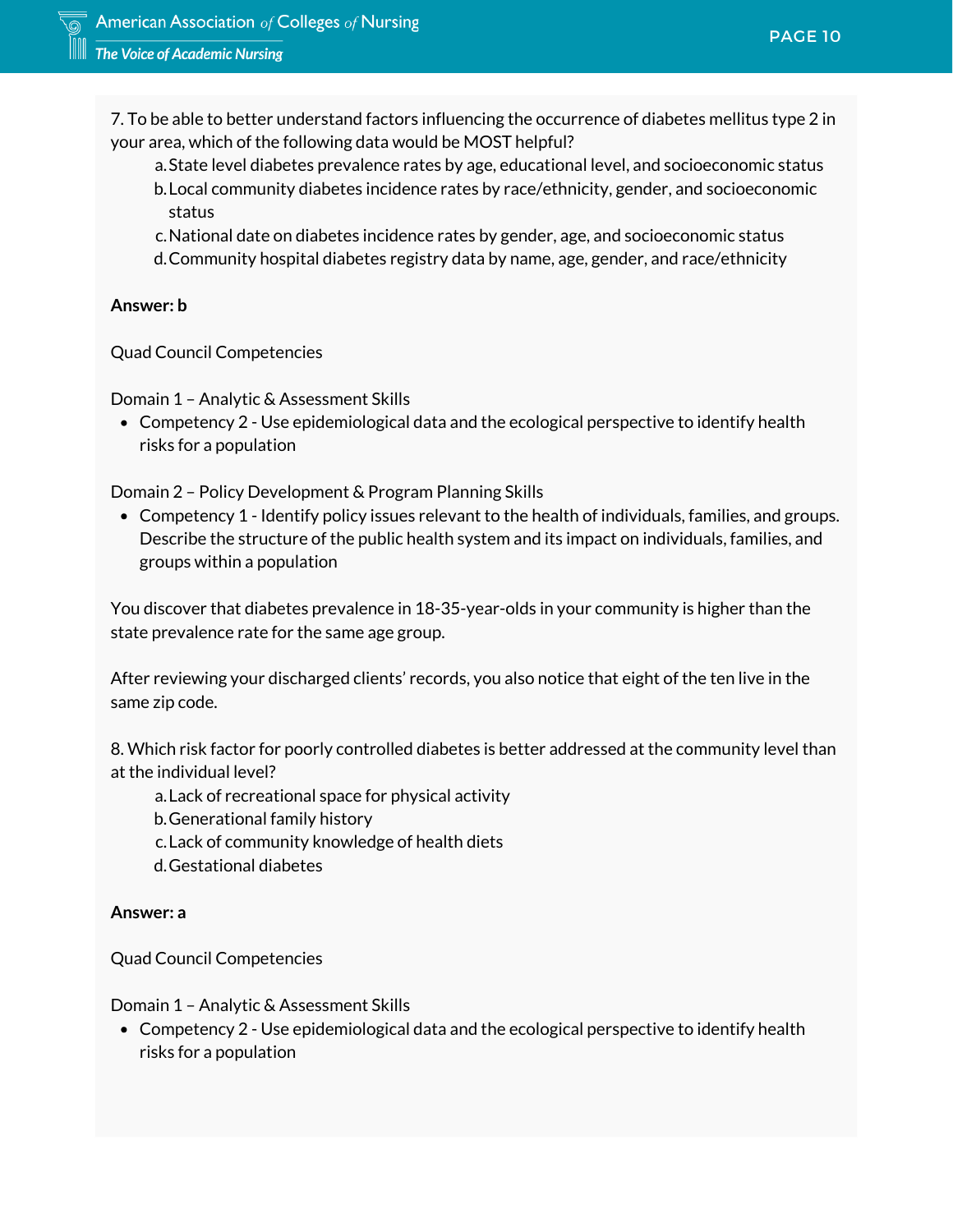Domain 2 – Policy Development & Program Planning Skills

Describe the structure of the public health system and its impact on individuals, families, and<br>groups within a population<br>. Competency 1 - Identify policy issues relevant to the health of individuals, families, and groups. groups within a population

Domain 4 – Cultural Competency Skills

Competency 1 - Utilize the social and ecological determinants of health to work effectively with diverse individuals, families, and groups

Domain 5 – Community Dimensions of Practice Skills

- nain 5 Community Dimensions of Practice Skills<br>Competency 1 Utilize an ecological perspective in health assessment, planning, and interventions with individuals, families and groups
- *finance growth* Competency 6 Participate effectively in activities that facilitate community involvement in creating a healthy environment for individuals, families, and groups

The Director of Social Work introduces you to the county Public Health Nurse (PHN) to talk about your findings. The PHN tells you that many people in the zip code you identified report not feeling safe to walk/exercise in the area. The neighborhood is very dense, with apartment buildings, many busy streets and malls.

The county has been working on trying to create safe spaces for exercise for county residents. The PHN asks if you would like to go to the next Board of Health meeting and present your concerns.

9 Which is the MOST significant evidence you could present to the Board of Health to help with their deliberations?

County and state data on diabetes prevalence a.

Hospital data on diabetes prevalence in clients from the zip code b.

Clients' stories about managing diabetes in this community c.

An explanation of the consequences of uncontrolled diabetes d.

#### **Answer: b**

Quad Council Competencies

Domain 1 – Analytic & Assessment Skills

Competency 2 - Use epidemiological data and the ecological perspective to identify health risks for a population

Domain 2 – Policy Development & Program Planning Skills

Competency 1 - Identify policy issues relevant to the health of individuals, families, and groups. Describe the structure of the public health system and its impact on individuals, families, and groups within a population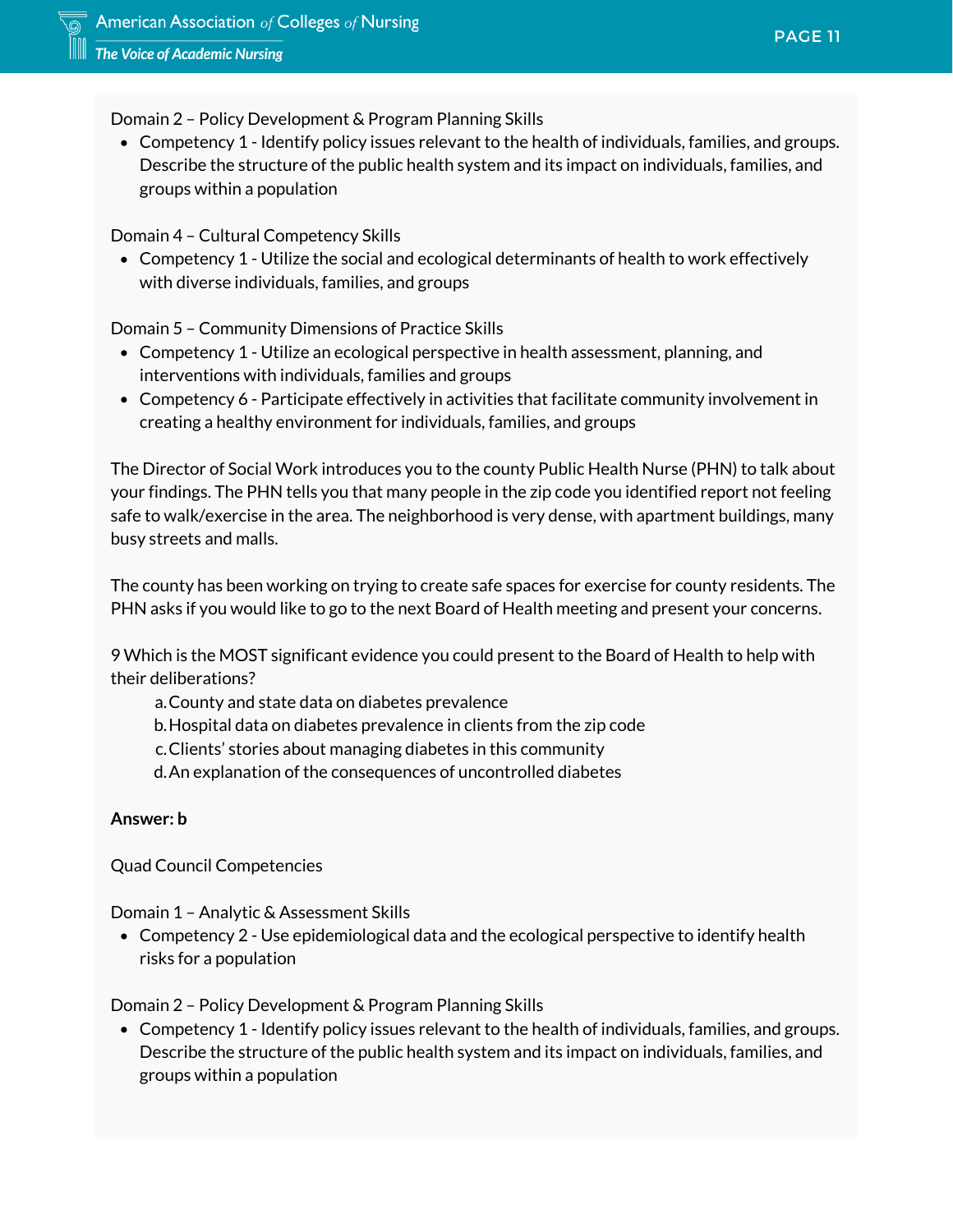Domain 3 – Communication Skills

audiences at a local level, including groups, peer professionals, and agency peers<br>nain 4 – Cultural Competency Skills Competency 5 - Demonstrate ability to present targeted health information to multiple

Domain 4 – Cultural Competency Skills

*stock maturity* Competency 1 - Utilize the social and ecological determinants of health to work effectively with diverse individuals, families, and groups

Domain 5 – Community Dimensions of Practice Skills

- Competency 1 Utilize an ecological perspective in health assessment, planning, and<br>interventions with individuals, families and groups interventions with individuals, families and groups
- *finance growth* Competency 6 Participate effectively in activities that facilitate community involvement in creating a healthy environment for individuals, families, and groups

After the meeting, the Board of Health decides to work on developing a walking path at the local high school that is accessible to the public.

10. Which of the following individuals needs to be involved in planning the walking path? Select all that apply.

a.School District Superintendent b. Public Health Nurse c. Primary Healthcare Providers Physical Education Teacher d. Local residents e. f.High School Principal

**Answers: a, b, e, f**

Quad Council Competencies

Domain 2 – Policy Development & Program Planning Skills

Competency 1 - Identify policy issues relevant to the health of individuals, families, and groups. Describe the structure of the public health system and its impact on individuals, families, and groups within a population

Domain 5 – Community Dimensions of Practice Skills

- Competency 1 Utilize an ecological perspective in health assessment, planning, and interventions with individuals, families and groups
- Competency 6 Participate effectively in activities that facilitate community involvement in creating a healthy environment for individuals, families, and groups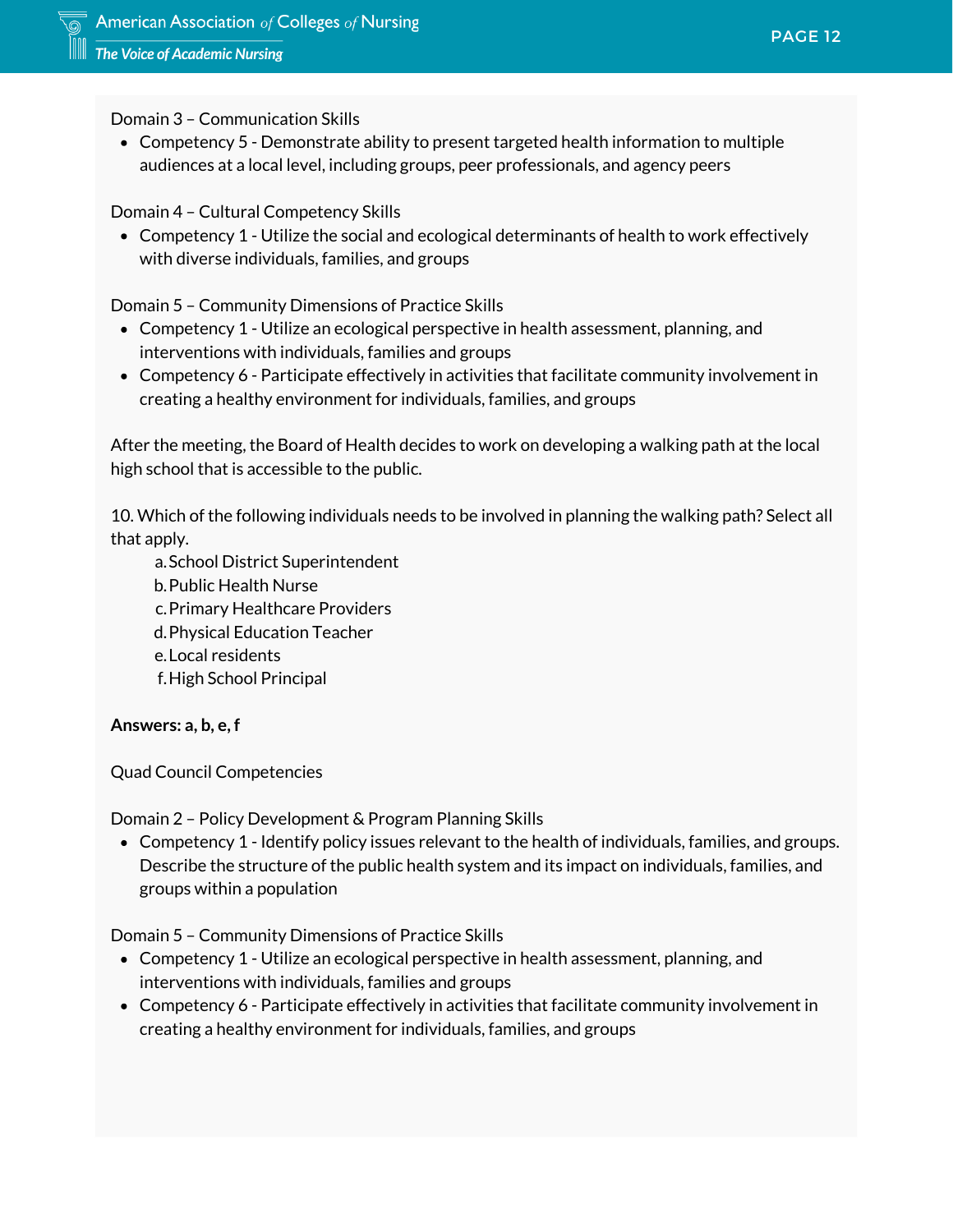One year later, the PHN reports to the RN that the walking path has been established.

**57%** 11. What is the MOST important action the RN can take in the hospital to use this information to help clients?

- Announce the new walking path at the next unit meeting a.
- *stock maturity* Report the new resource to the Social Work department b.
- c. Put up posters in the hospital about the new walking path
- Revise discharge planning documents to include local physical-activity resources d.

#### **Answer: d**

Quad Council Competencies

Domain 2 – Policy Development & Program Planning Skills

Competency 1 - Identify policy issues relevant to the health of individuals, families, and groups. Describe the structure of the public health system and its impact on individuals, families, and groups within a population

Domain 5 – Community Dimensions of Practice Skills

- Competency 1 Utilize an ecological perspective in health assessment, planning, and interventions with individuals, families and groups
- Competency 6 Participate effectively in activities that facilitate community involvement in creating a healthy environment for individuals, families, and groups